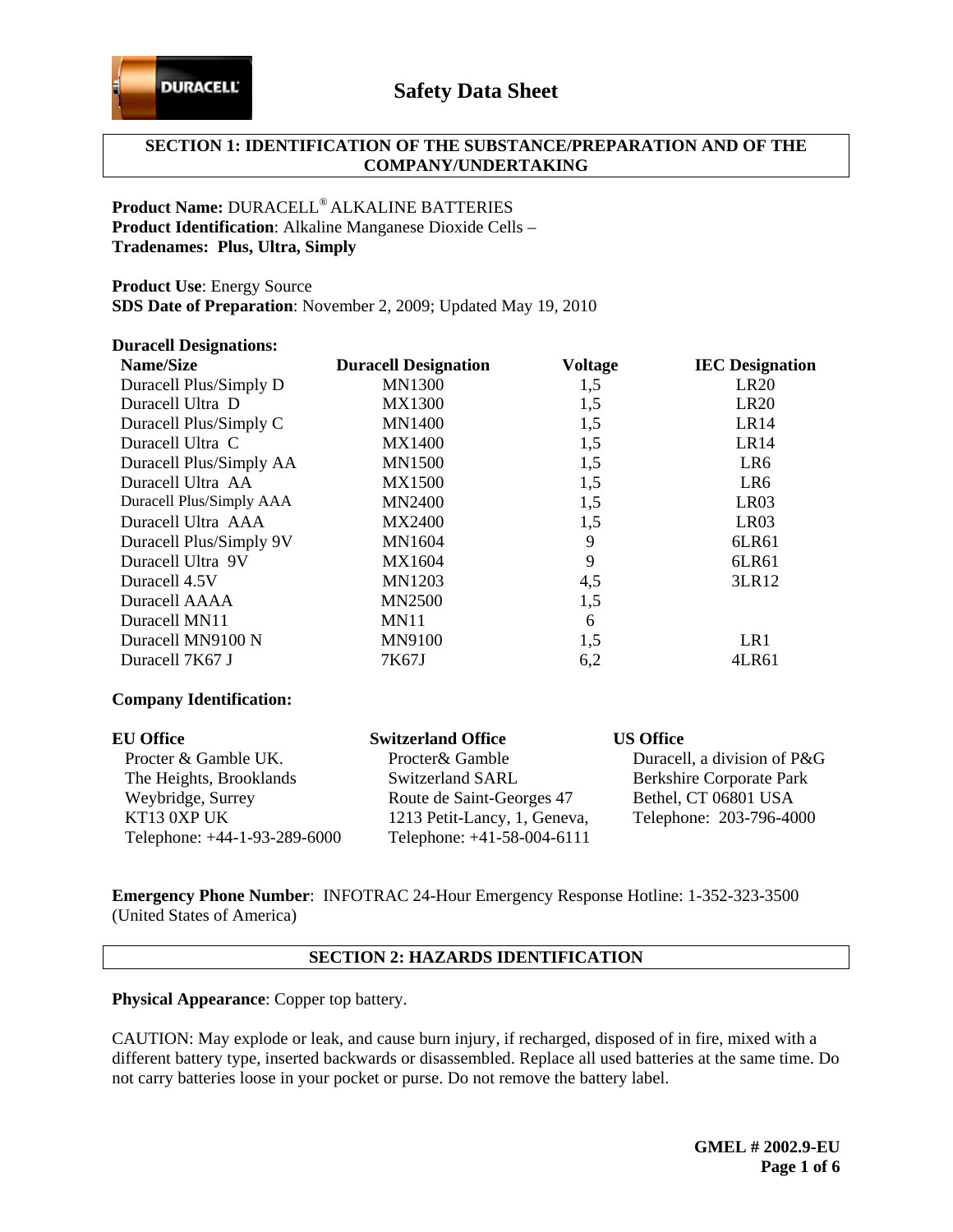EU Classification of Preparation: Not classified as a dangerous preparation.

| <b>Chemical Name</b>       | <b>CAS Number</b> | <b>EINECS</b><br><b>Number</b> | Amount    | <b>Classification</b> |
|----------------------------|-------------------|--------------------------------|-----------|-----------------------|
| Manganese Dioxide          | 1313-13-9         | 215-202-6                      | 35-40 %   | Xn, R20/22            |
| Zinc                       | 7440-66-6         | $231 - 175 - 3$                | $10-25%$  | N, R50/53             |
| Potassium Hydroxide (35 %) | 1310-58-3         | 215-181-3                      | $5-10%$   | C, Xn, R22,           |
|                            |                   |                                |           | <b>R35</b>            |
| Graphite (natural or       | 7782-42-5,        | 231-955-3                      | $1 - 5\%$ | None                  |
| synthetic)                 | 7440-44-0         | 231-153-3                      |           |                       |

# **SECTION 3: COMPOSITION/INFORMATION ON INGREDIENTS**

Note: Some Duracell alkaline batteries contain a Duracell Power Check™ battery energy gauge, which is a small conductive strip located underneath the PVC battery label that indicates the amount of charge in the battery. It is composed of minute quantities of conductive materials. Due to the small quantity of materials and their solid form, a health or environmental risk is unlikely.

## **SECTION 4: FIRST AID MEASURES**

**General Advice**: The chemicals and metals in this product are contained in a sealed can. Exposure to the contents will not occur unless the battery leaks, is exposed to high temperatures or is mechanically, physically, or electrically abused. Damaged battery will release concentrated potassium hydroxide, which is caustic. Anticipated potential leakage of potassium hydroxide is 2 to 20 ml, depending on battery size.

**Eye Contact:** If battery is leaking and material contacts the eye, flush thoroughly with copious amounts of running water for 30 minutes. Seek immediate medical advice.

**Skin Contact:** If battery is leaking and material contacts the skin, remove any contaminated clothing and flush exposed skin with copious amounts of running water for at least 15 minutes. If irritation, injury or pain persists, seek medical advice.

**Inhaled:** If battery is leaking, contents may be irritating to respiratory passages. Move to fresh air. If irritation persists, seek medical advice.

**Swallowed:** If battery contents are swallowed, do not induce vomiting. If the victim is alert, have them rinse their mouth are the surrounding skin with water for at least 15 minutes. Seek immediate medical attention.

Note: This SDS does not include or address the small button cell batteries which can be ingested.

# **SECTION 5: FIRE FIGHTING MEASURES**

**Fire and Explosion Hazards**: Batteries may burst and release hazardous decomposition products when exposed to a fire situation.

**Extinguishing Media:** Use any extinguishing media that is appropriate for the surrounding fire.

**Special Fire Fighting Procedures:** Firefighters should wear positive pressure self-contained breathing apparatus and full protective clothing. Fight fire from a distance or protected area. Cool fire exposed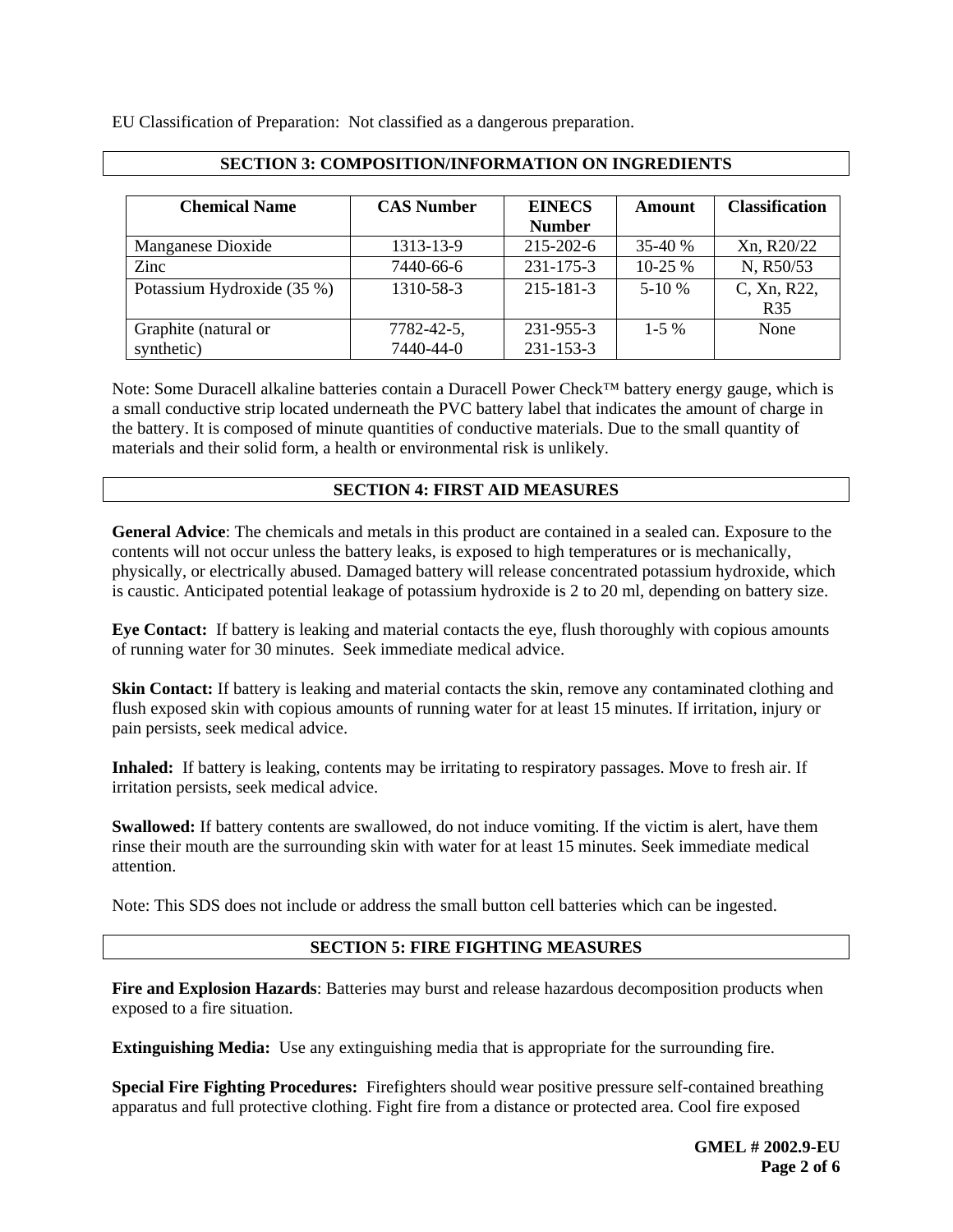batteries to prevent rupture. Use caution when handling fire-exposed containers (containers may rocket or explode in heat of fire).

**Hazardous Combustion Products:** Thermal degradation may produce hazardous fumes of zinc and manganese; hydrogen gas, caustic vapors of potassium hydroxide and other toxic by-products.

### **SECTION 6: ACCIDENTAL RELEASE MEASURES**

Notify safety personnel of large spills. Caustic potassium hydroxide may be released from leaking or ruptured batteries. Clean-up personnel should wear appropriate protective clothing to avoid eye and skin contact and inhalation of vapors or fumes. Increase ventilation. Carefully collect batteries and place in an appropriate container for disposal.

# **SECTION 7: HANDLING AND STORAGE**

Avoid mechanical or electrical abuse. DO NOT short circuit or install incorrectly. Batteries may explode, pyrolize or vent if disassembled, crushed, recharged or exposed to high temperatures. Install batteries in accordance with equipment instructions. Do not mix battery systems, such as alkaline and zinc carbon, in the same equipment. Replace all batteries in equipment at the same time. Do not carry batteries loose in a pocket or bag. Do not remove battery tester or battery label.

**Storage:** Store batteries in a dry place at normal room temperature. Do not refrigerate – this will not make them last longer.

#### **SECTION 8: EXPOSURE CONTROLS/PERSONAL PROTECTION**

The following occupational exposure limits are provided for informational purposes. No exposure to the battery components should occur during normal consumer use. **Refer to specific country regulations for additional exposure limit information.** 

| <b>Chemical Name</b> | <b>Exposure Limits</b>                             |
|----------------------|----------------------------------------------------|
| Manganese Dioxide    | $0.5 \text{ mg/m}^3$ TWA UK WEL                    |
|                      | $0.5 \text{ mg/m}^3$ TWA (inhalable) DFG MAK       |
|                      | $0,2$ mg/m <sup>3</sup> VL Belgium                 |
|                      | 0,2 mg/m <sup>3</sup> TWA Denmark LV               |
| Zinc                 | None established for zinc metal                    |
| Potassium Hydroxide  | $2 \text{ mg/m}^3$ STEL UK WEL                     |
|                      | $2 \text{ mg/m}^3$ VCD Belgium                     |
|                      | $2$ mg/m <sup>3</sup> Ceiling Denmark LV           |
| Graphite             | 4 mg/m <sup>3</sup> TWA UK WEL (respirable dust)   |
|                      | 10 mg/m <sup>3</sup> TWA UK WEL (inhalable dust)   |
|                      | $1.5 \text{ mg/m}^3$ TWA DFG MAK (respirable dust) |
|                      | 4 mg/m <sup>3</sup> TWA DFG MAK (inhalable dust)   |
|                      | $2 \text{ mg/m}^3$ VL Belgium (respirable dust)    |

**Ventilation:** No special ventilation is needed for normal use.

**Respiratory Protection:** None required for normal use.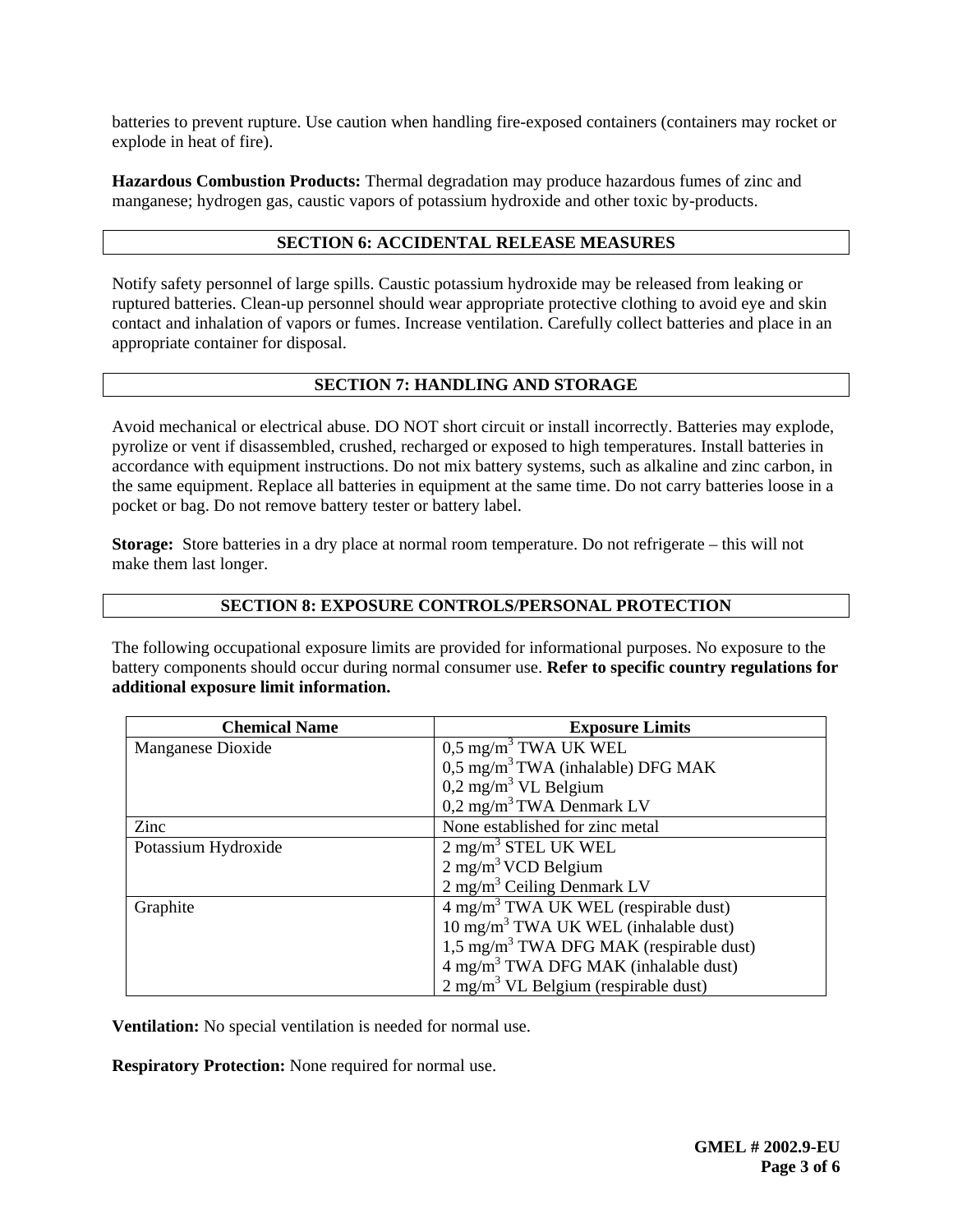**Skin Protection:** None required for normal use. Use neoprene, rubber or latex gloves when handling leaking batteries.

**Eye Protection:** None required for normal use. Wear safety goggles when handling leaking batteries.

#### **SECTION 9: PHYSICAL AND CHEMICAL PROPERTIES**

**Appearance and Odor:** Copper top battery. **Water Solubility:** Insoluble

### **SECTION 10: STABILITY AND REACTIVITY**

**Stability:** This product is stable.

**Incompatibility/Conditions to Avoid:** Contents are incompatible with strong oxidizing agents. Do not heat, crush, disassemble, short circuit or recharge.

**Hazardous Decomposition Products:** Thermal decomposition may produce hazardous fumes of zinc and manganese; caustic vapors of potassium hydroxide and other toxic by-products.

**Hazardous Polymerization:** Will not occur

### **SECTION 11: TOXICOLOGICAL INFORMATION**

#### **Potential Health Effects**:

The chemicals and metals in this product are contained in a sealed can. Exposure to the contents will not occur unless the battery leaks, is exposed to high temperatures or is mechanically, physically, or electrically abused. Damaged battery will release concentrated potassium hydroxide, which is caustic. Anticipated potential leakage of potassium hydroxide is 2 to 20 ml, depending on battery size.

**Eye Contact**: Contact with battery contents may cause severe irritation and burns. Eye damage is possible.

**Skin Contact**: Contact with battery contents may cause severe irritation and burns.

**Inhalation**: Inhalation of vapors or fumes released due to heat or a large number of leaking batteries may cause respiratory and eye irritation.

**Ingestion**: Swallowing is not anticipated due to battery size. Choking may occur if smaller AAA batteries are swallowed. Ingestion of battery contents (from a leaking battery) may cause mouth, throat and intestinal burns and damage.

#### **Acute Toxicity Data:**

Manganese Dioxide: LD50 oral rat >3478 mg/kg Potassium Hydroxide: LD50 oral rat 273 mg/kg

**Chronic Effects:** The chemicals in this product are contained in a sealed can and exposure does not occur during normal handling and use. No chronic effects would be expected from handling a leaking battery.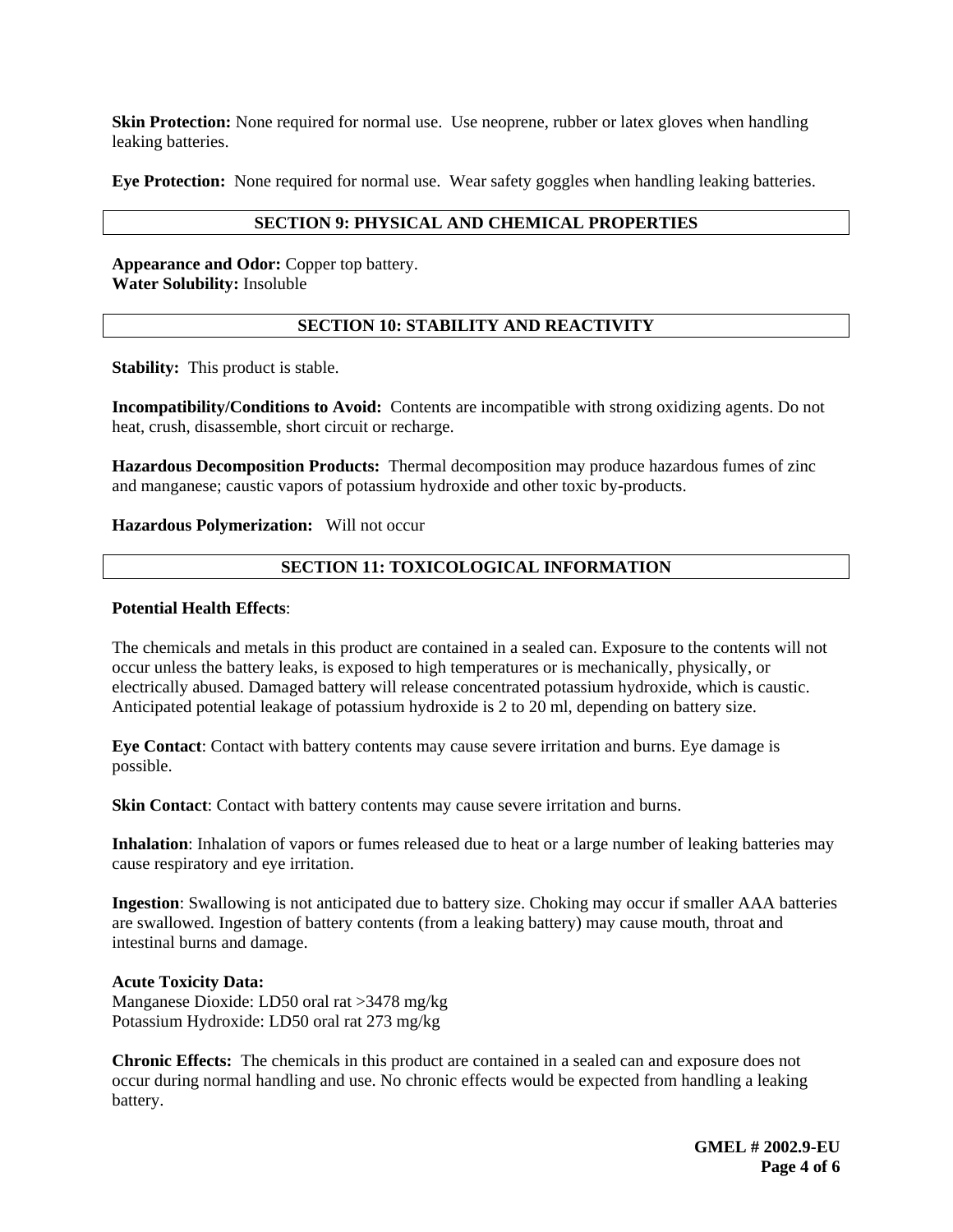**Target Organs:** Skin, eyes and respiratory system.

**Carcinogenicity**: None of the components of this product are listed as carcinogens by the EU Directive on the classification and labeling of substances.

# **SECTION 12: ECOLOGICAL INFORMATION**

No ecotoxicity data is available. This product is not expected to present an environmental hazard.

## **SECTION 13: DISPOSAL INFORMATION**

Disposal should be in accordance with national and local regulations. Do not incinerate except for disposal in a controlled incinerator.

Duracell alkaline manganese dioxide batteries are labeled in compliance with EU Battery Directive 2006/66.

# **SECTION 14: TRANSPORT INFORMATION**

**Transportation Information –** Products covered by this SDS, in their original form, are considered "dry cell" batteries and are not regulated as "DANGEROUS GOODS" for transportation.

For finished packaged product transported by ground (ADR/RID): – not regulated For finished packaged product transported by sea (IMDG) – not regulated For finished packaged product transported by air (IATA):– not regulated

# **SECTION 15: REGULATORY INFORMATION**

**EU Classification of Preparation**: Not classified as a dangerous preparation.

**REACH:** These products are manufactured articles and not subject to REACH registration requirements.

### **EU Labeling:** None Required

Labeling is not required because batteries are classified as articles under the both REACH and the Dangerous Preparations Directive and as such are exempt from the requirement for labeling.

# **SECTION 16: OTHER INFORMATION**

**P&G Hazard Rating:** Health: 0 Fire: 0 Reactivity: 0

EU Classes and Risk Phrases for Reference (See Sections 2 and 3) C Corrosive N Dangerous for the Environment Xn Harmful R20/22 : Harmful by inhalation and if swallowed. R22 Harmful if swallowed. R35 Causes severe burns R50/53 : Very toxic to aquatic organisms, may cause long-term adverse effects in the aquatic environment. ===========================================================================